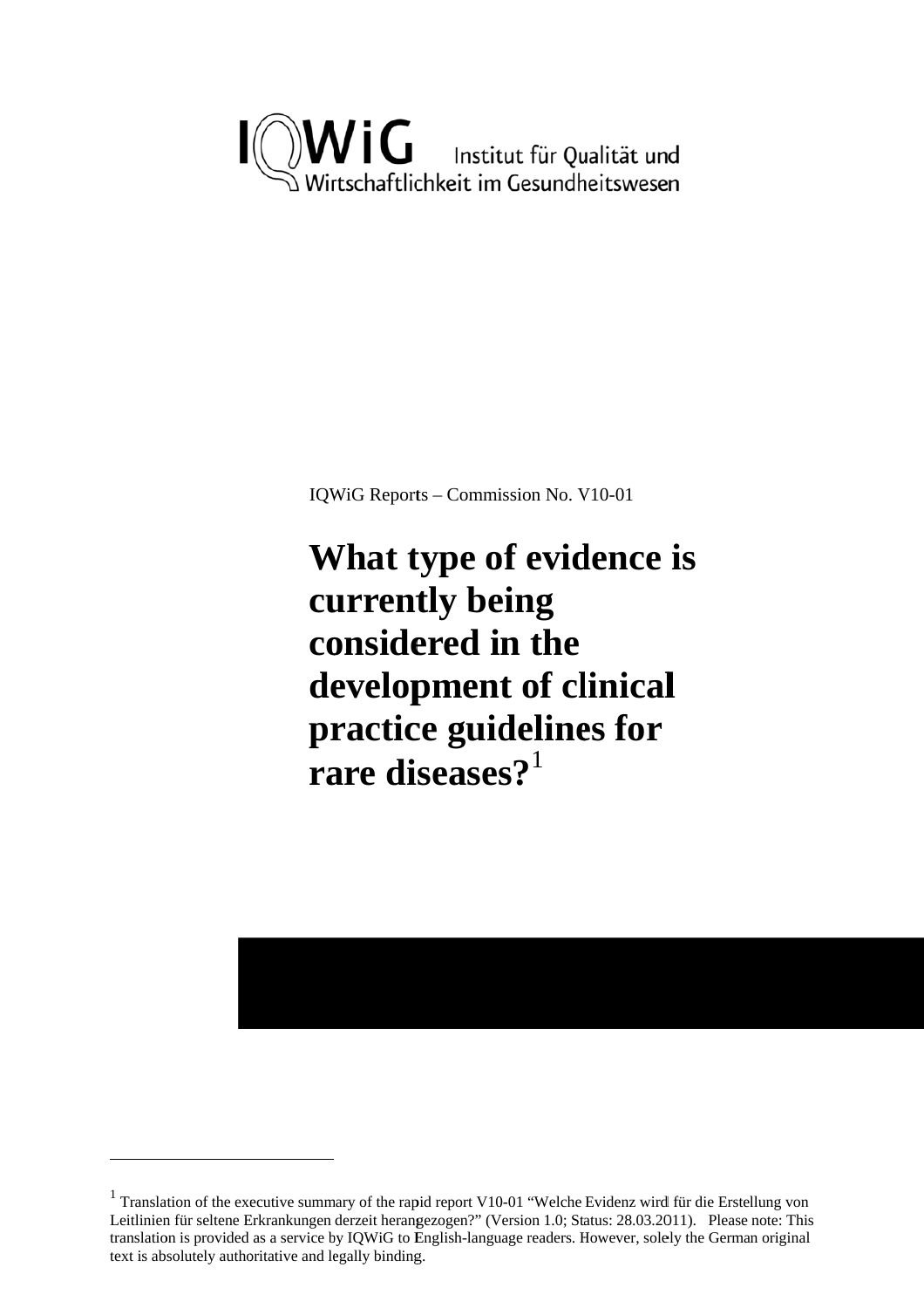# Publishing details

### **Publisher:**

Institute for Quality and Efficiency in Health Care

#### **Topic:**

What type of evidence is currently being considered in the development of clinical practice guidelines for rare diseases?

**Contracting agency:**  Federal Ministry of Health

**Commission awarded on:**  16.08.2010

**Internal Commission No.:**  V10-01

#### **Publisher's address:**

Institute for Quality and Efficiency in Health Care Dillenburger Str. 27 51105 Cologne Germany

Tel.: +49-221/35685-0 Fax: +49-221/35685-1 berichte@iqwig.de www.iqwig.de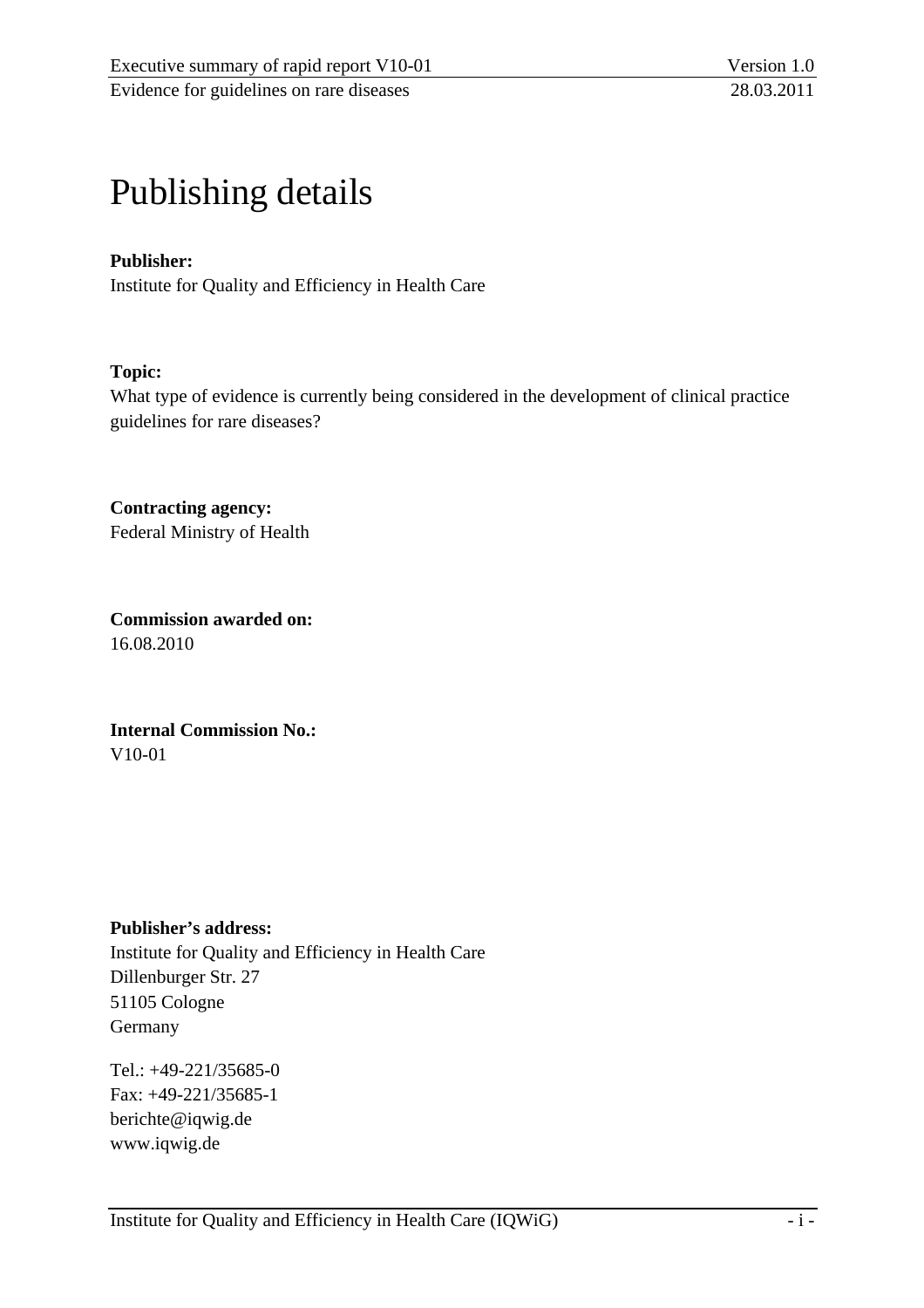## **Background**

In the European Union (EU) diseases are classified as rare if they occur with a prevalence of not more than 5 per 10 000 inhabitants. In many cases these rare diseases are life-threatening or have a severe chronic course. An estimated 5000 to 8000 different rare diseases exist; in Germany up to 4 million people suffer from a rare disease (overall EU: approx. 27 to 36 million).

In recent years, numerous national, European, and international initiatives have been started in order to raise public awareness and improve the health care of affected patients. In its regulation (EC) No. 141/2000 of 16 December 1999, the European Parliament and the Council of the European Union determined that "patients with such conditions deserve the same quality, safety and efficacy in medicinal products as other patients; orphan medicinal products should therefore be submitted to the normal evaluation process." The research report of the German Federal Ministry of Health (BMG), called "Measures to improve the health situation of people with rare diseases in Germany" (2009), assumes that, by means of clinical practice guidelines (CPGs) and patient pathways, treatment quality in the area of rare diseases can be improved. At the same time the report asks whether the development of CPGs on rare diseases is possible and meaningful, as the evidence base is often weak.

### **Research question**

The underlying question of the present rapid report is how CPG developers and health technology assessment (HTA) agencies handle the evidence on rare diseases for the development of CPGs or HTA reports.

The aim of the project was therefore the systematic search for existing approaches to handling evidence on rare diseases for the development of CPGs, as well as the summarizing presentation of the methods identified. This was performed on the basis of a) manuals on CPG development, b) methods papers by relevant HTA agencies, and c) CPGs on selected examples of rare diseases.

In addition, it was to be examined whether different requirements for the evidence base are set for CPGs on rare diseases compared to other CPGs.

#### **Methods**

 $\overline{a}$ 

A systematic search for CPG manuals was conducted in the CPG databases of the (German) Association of the Scientific Medical Societies  $(AWMF^2)$ , the Guidelines International Network (G-I-N), and the National Guideline Clearinghouse (NGC), as well as via a search of websites of multidisciplinary and specialist CPG providers. In addition, a systematic search

<sup>&</sup>lt;sup>2</sup> Arbeitsgemeinschaft der Wissenschaftlichen Medizinischen Fachgesellschaften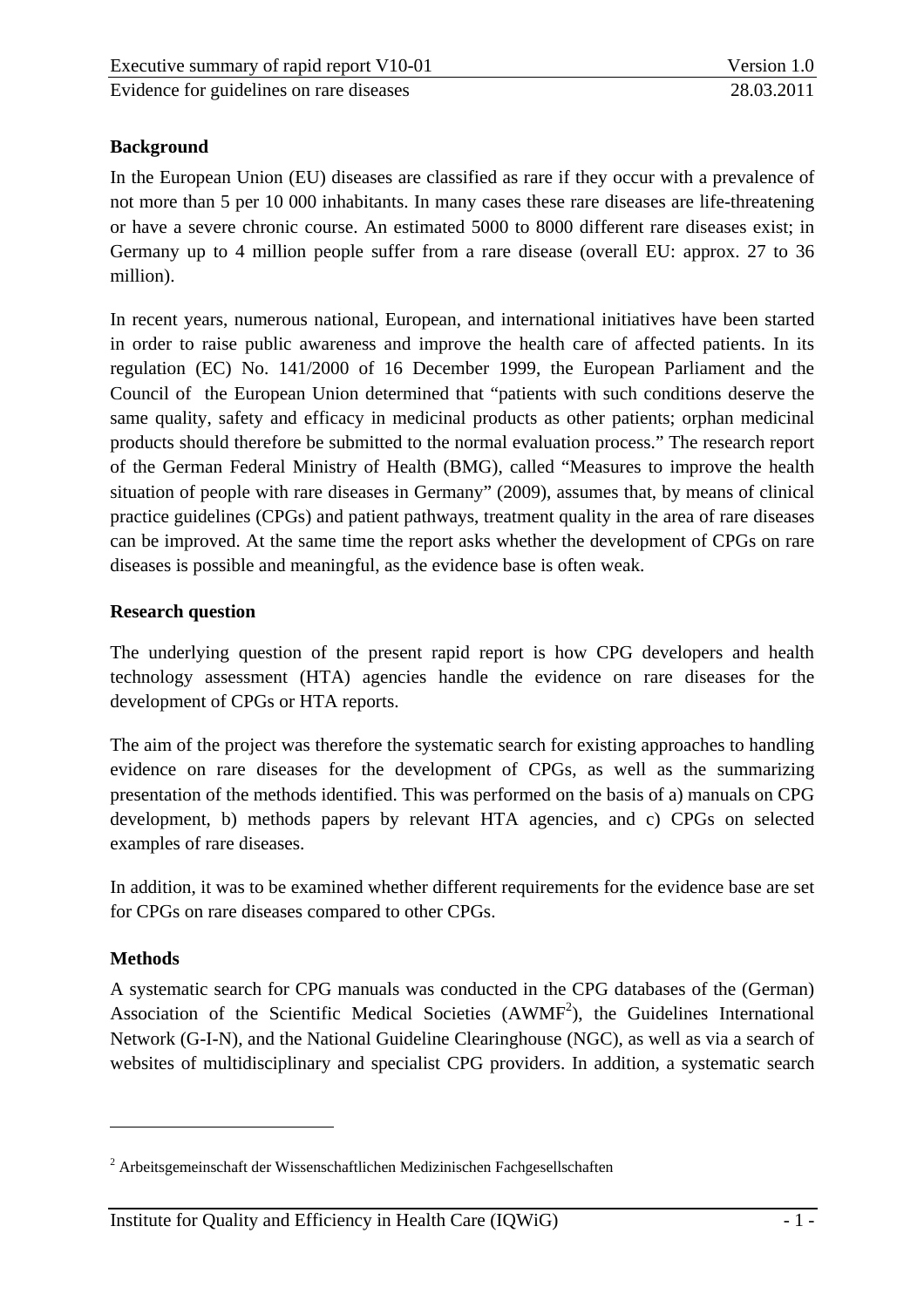for HTA manuals was conducted via the websites<sup>3</sup> of member organizations or partners of the International Network of Agencies for Health Technology Assessment (INAHTA), Health Technology Assessment International (HTAi), as well as the European Network for Health Technology Assessment (EUnetHTA).

Furthermore, CPGs on 21 selected rare diseases were searched for in the CPG databases of AWMF, G-I-N and NGC. Finally, a supplementary, orientating and non-disease-specific search for CPGs on rare diseases was performed on the website www.orpha.net.

The searches took place between October 2010 and January 2011.

The extracted information on the handling of evidence in the development of CPGs and HTA reports on rare diseases was summarized descriptively and analysed. The following areas for the analysis were prespecified:

- Topic finding and prioritization of CPG or HTA topics
- Information on the methods of the literature search
- **Information on the specification of the relevant study types**
- Information on methods and criteria of the evidence assessment
- $\blacksquare$  Information on the methods of evidence synthesis
- **Information on the wording of recommendations**

## **Results**

 $\overline{a}$ 

A total of 125 documents were included in the present rapid report: 62 CPG manuals, 24 HTA manuals, and 39 CPGs on rare diseases.

Very little information on the underlying research question of the rapid report could be extracted from the CPG and HTA manuals. In particular, only sporadic references to or instructions on the handling of evidence on rare diseases could be found. These were identified in 7 CPG manuals and 5 HTA manuals. In addition, in 9 CPG manuals and 3 HTA manuals, topic-related or indirect methodological references were identified, e.g. information on the consideration of the prevalence of a disease or general information on the handling of small populations. A manual published by the French Haute Autorité de Santé (HAS) specifically addressed the development of CPGs on rare diseases.

No information on the present research question could be obtained from the CPGs. Only few CPGs provided any information on methods. These were the CPGs published by HAS, which formed the majority of CPGs identified. These documents were developed within the

<sup>&</sup>lt;sup>3</sup> http://www.inahta.org and http://www.eunethta.net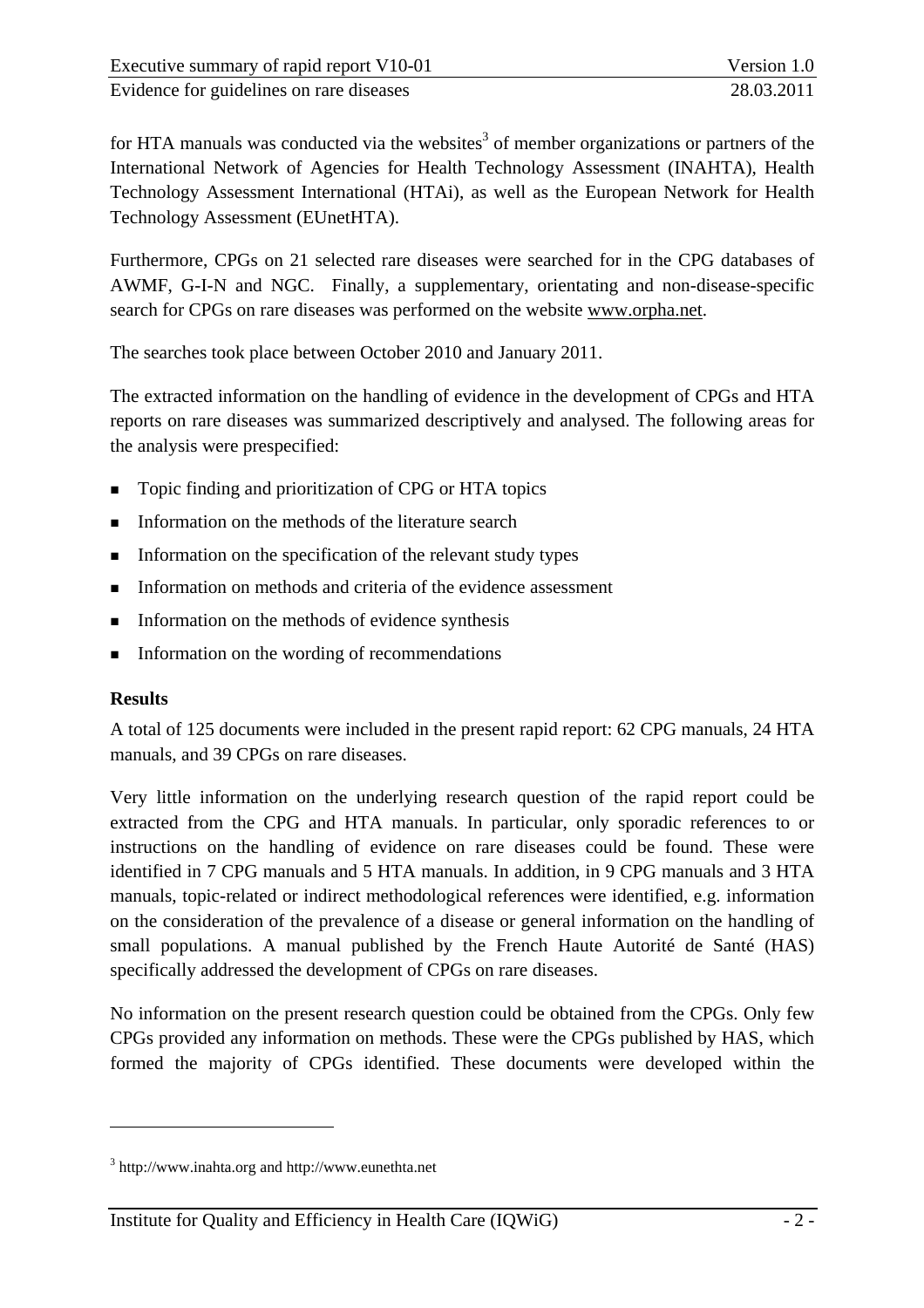framework of the French national programme on rare diseases and usually referred to the corresponding HAS manual on the development of CPGs on rare diseases.

## *Topic finding and prioritization of CPG or HTA topics*

In 11 manuals, information on topic finding and prioritization of CPG or HTA topics were identified. In most manuals the prevalence of disease was a criterion for topic finding and/or the prioritization of topics for the development of CPGs or HTAs, mainly in the sense of the preferential consideration of diseases with a high prevalence. In 2 manuals, the danger of discriminating against groups due to the prevalence/rarity of a disease was addressed, without however suggesting a specific approach.

## *Methods of the literature search*

Two manuals included information on the literature search, which referred to the option of handsearching to identify small studies, as well as to the inclusion of grey literature to identify unpublished studies. Specific strategies for the search for evidence/information on rare diseases were not described.

## *Specification of the relevant study types*

Five manuals provided information on the specification of relevant study types for the investigation of rare diseases. Case-control studies were described as a meaningful study type, in particular for research questions referring to the aetiology of rare diseases or for small populations; case reports and case series were also mentioned. One manual explicitly emphasized that a small affected population, such as is present in rare diseases, was not in principle a reason to deviate from the hierarchy of evidence, and that patients with rare diseases also have the right to reliable information on treatment options. In cases where parallel comparative studies are not possible, there is the option of adequate documentation of the course of disease and treatment.

## *Methods and criteria of the evidence assessment*

Information on the quality of studies with small sample sizes or references to study design and analysis were identified in 8 manuals. For example, the reduced informative value of evidence from studies with small populations was addressed, caused, amongst other things, by the low precision of effect estimates, by decreased statistical power, by the difficulty in recording adverse events, and by the differences in the characteristics of the study population despite randomization. As an additional problem it was noted that, due to the necessity of adjustment calculations, larger patient numbers were usually required for non-randomized controlled trials (non-RCTs) than for RCTs. In addition, in one manual the assessment of (valid) surrogate endpoints, as well as the acceptance of p-values greater than 5%, were described as being potentially meaningful for the detection of statistical relevance.